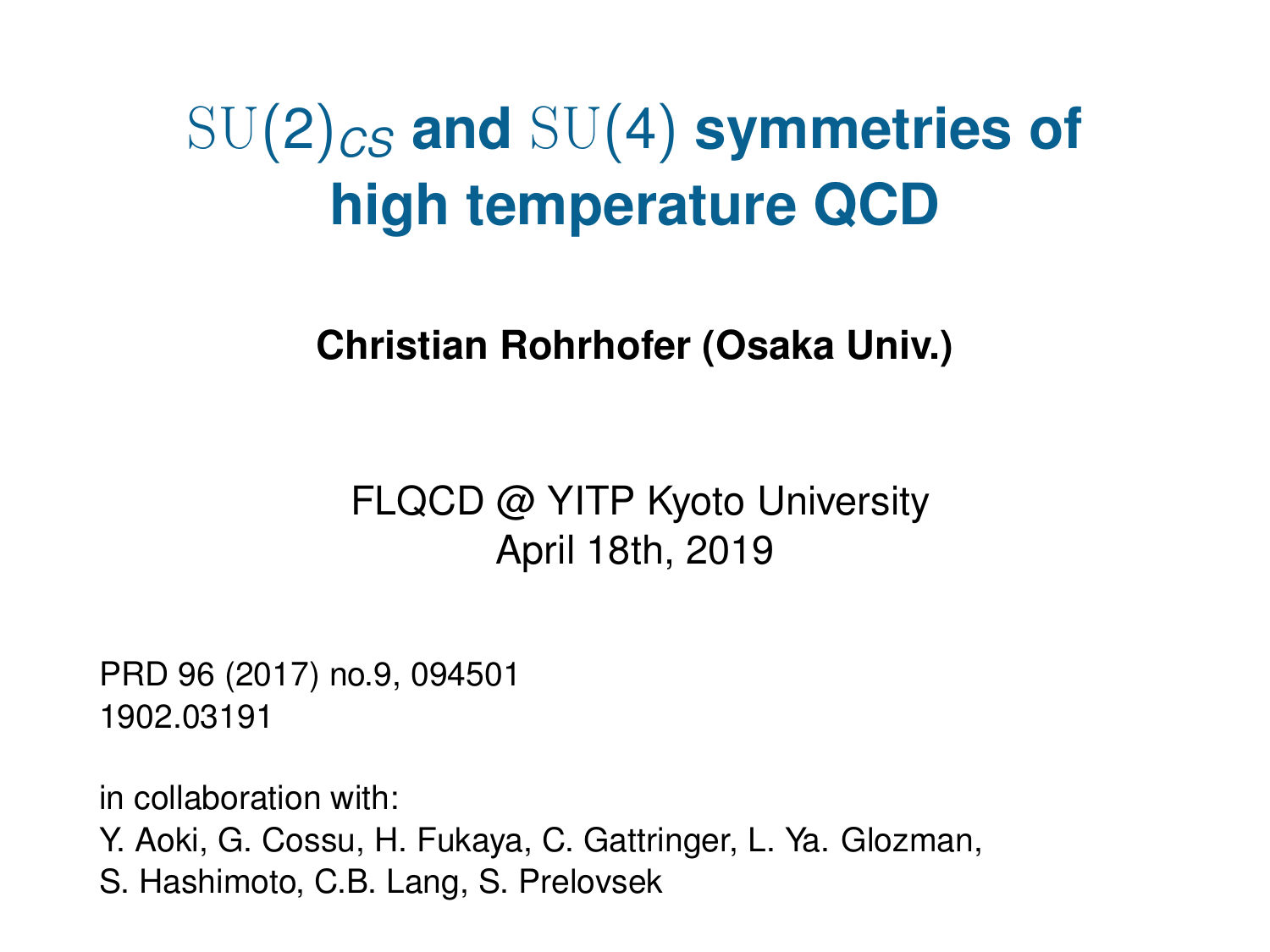#### **Conjectured phase diagram of QCD**



*1*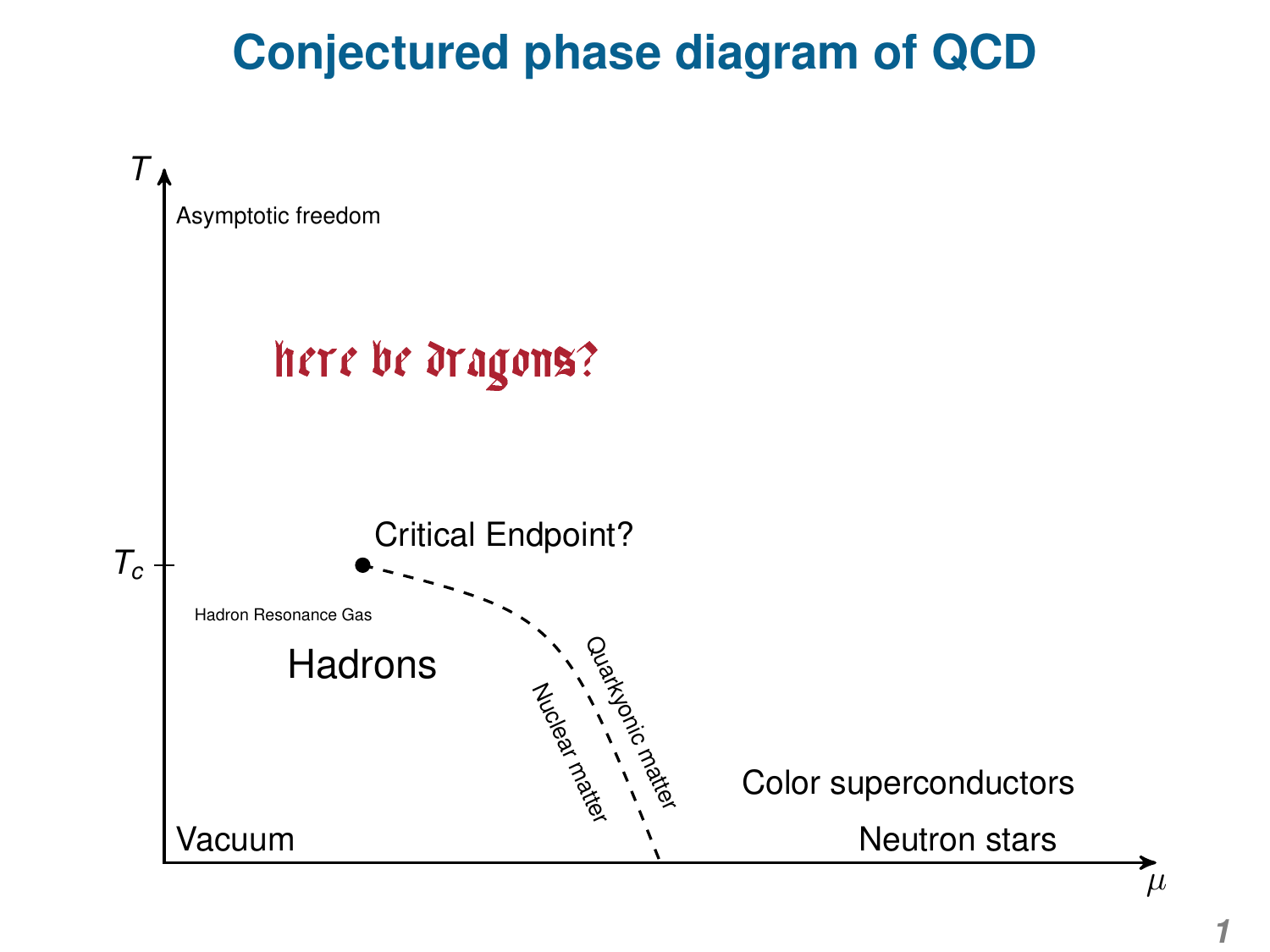### **The high temperature phase of QCD**

- Experimental access by Heavy Ion Collisions (LHC, RHIC, FAIR, NICA)
- Theoretical access through Lattice QCD:
	- High T thermodynamics turn to precision measurements
	- *Sign problem* for finite chemical potential
	- Critical temperature  $T_c \simeq 154$  MeV



*left*: A.Bazavov *et al*, Phys.Rev. D97 (2018) no.1, 014510 *right*: S.Borsanyi *et al*, Phys.Lett. B730 (2014) 99-104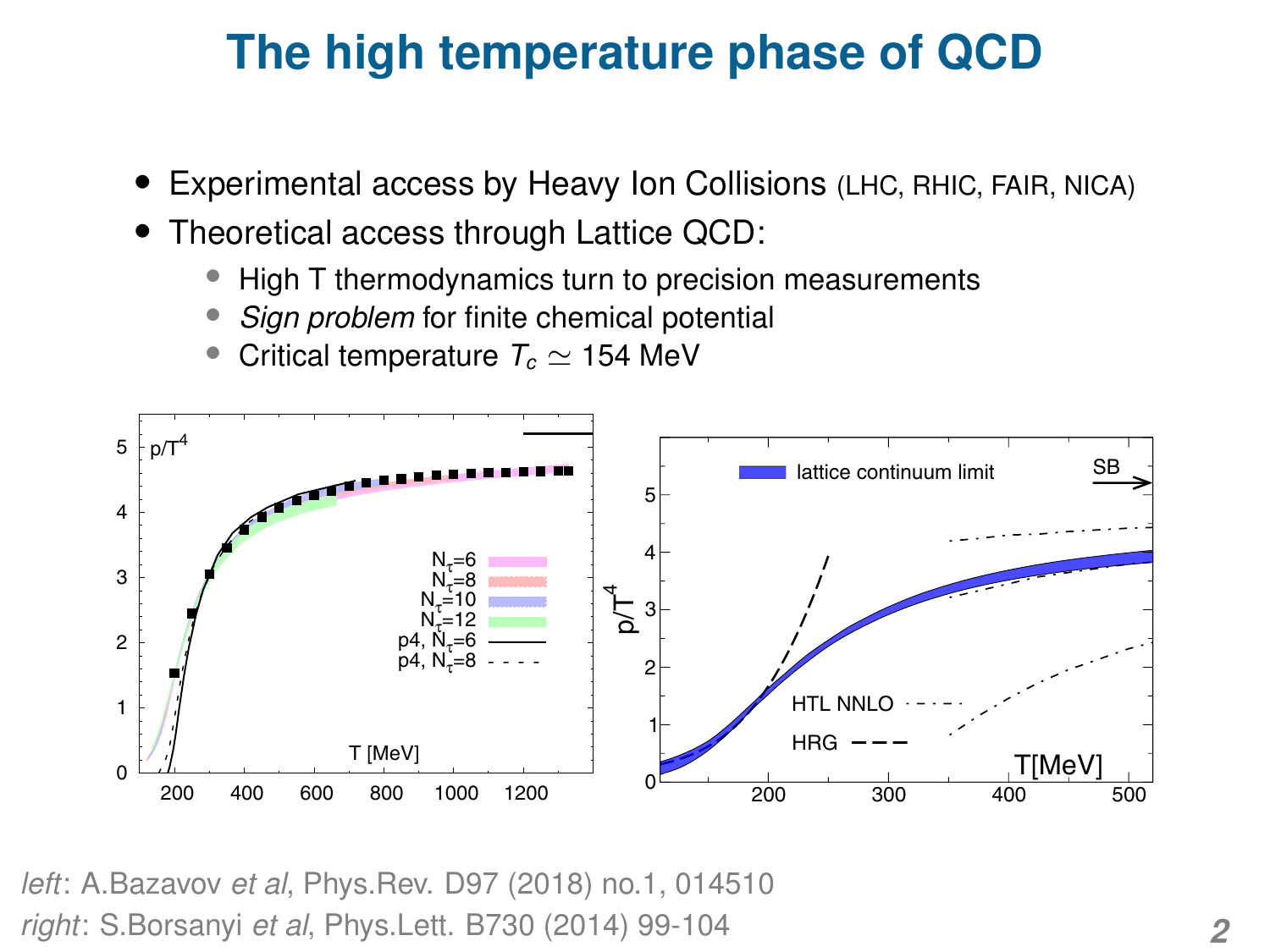#### **An experiment: modifying the Dirac spectrum**

*Numerical studies of Hadron spectrum upon Dirac low-mode truncation*



**Chiral spin**  $SU(2)_{CS}$  and  $SU(2n_f)$  symmetries derived

*similarity due to suppression of low modes in high T QCD?*

M.Denissenya,L.Glozman,C.B.Lang, Phys.Rev.D91, 034505 *3*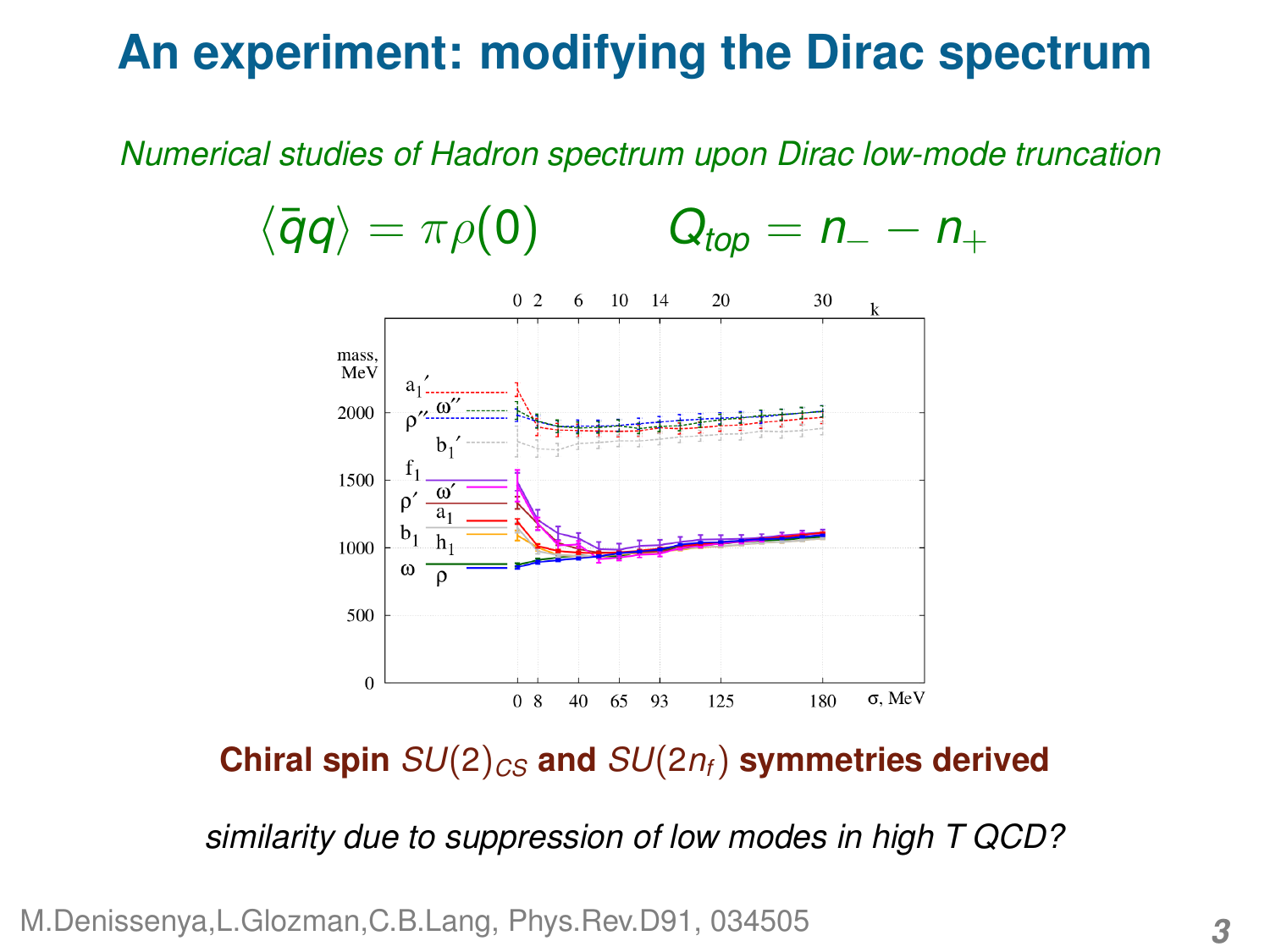#### **High temperature lattice ensembles**

- $n_f = 2$  Möbius DW fermions, Symanzik gauge action
- $N_s = 32$  lattices,  $T_c = 175$ MeV
- *L<sup>s</sup>* is set between 10 − 24 for good chirality
- spatial correlations in *z*-direction:  $zT = (n_z a)/(N_t a) = n_z/N_t$
- Temperatures between 1.25*T<sup>c</sup>* − 5.5*T<sup>c</sup>* :

|                | $T$ [MeV] $ 32^3 \times 12 \quad 32^3 \times 8 \quad 32^3 \times 6 \quad 32^3 \times 4$ |     |     |     |
|----------------|-----------------------------------------------------------------------------------------|-----|-----|-----|
| $\beta = 4.10$ |                                                                                         | 220 |     |     |
| $\beta = 4.18$ |                                                                                         | 260 |     |     |
| $\beta = 4.30$ | 220                                                                                     | 330 | 440 | 660 |
| $\beta = 4.37$ |                                                                                         | 380 |     |     |
| $\beta = 4.50$ |                                                                                         | 480 |     | 960 |

JLQCD collab. (G.Cossu *et al*), Phys.Rev. D93 (2016) no.3, 034507 A.Tomiya *et al*, Phys.Rev. D96 (2017) no.3, 034509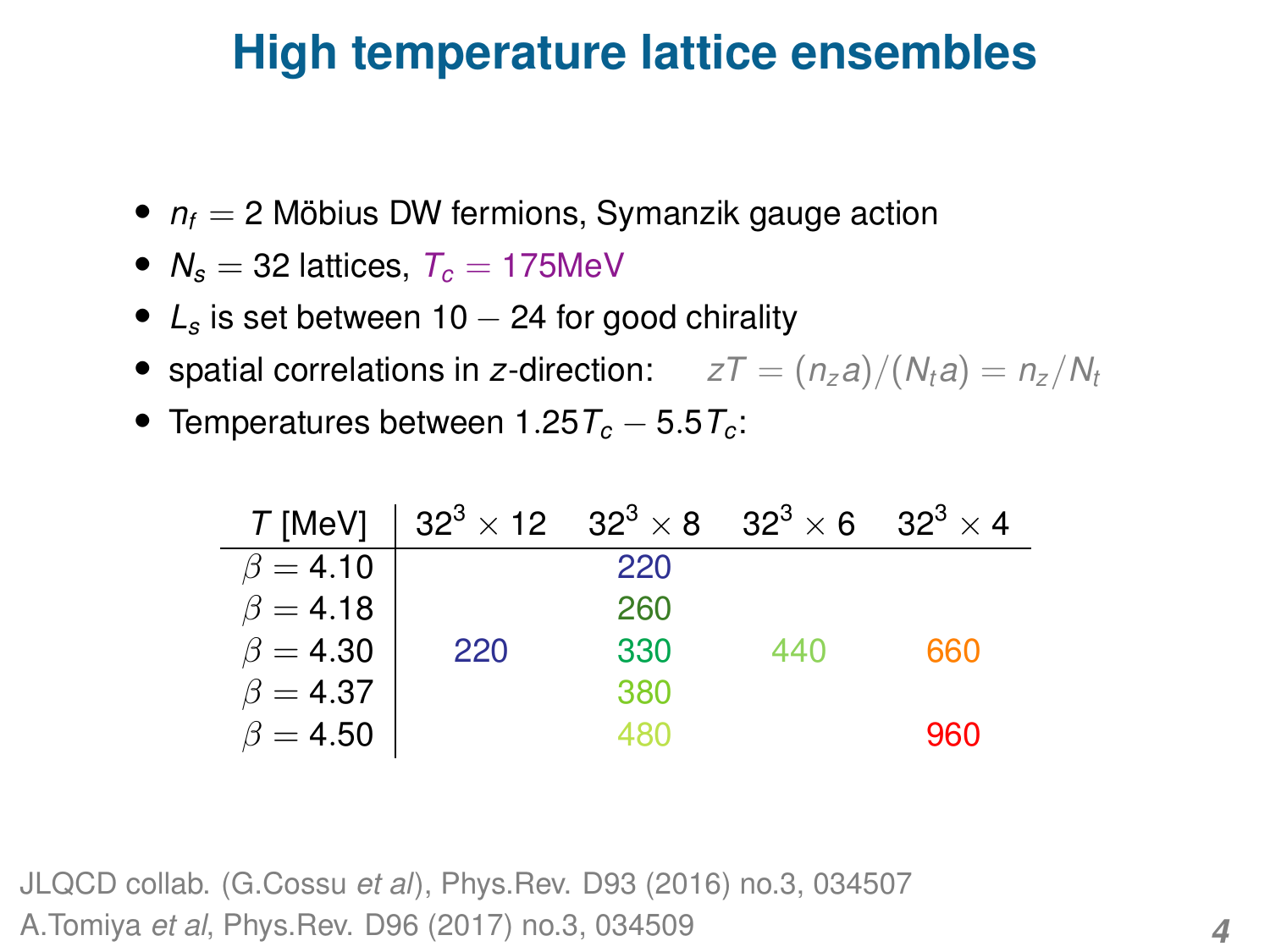#### **Eigenvalue distribution at high T**

Spectral density  $\rho(\lambda)$ for high T ensembles

40 eigenmodes / configuration  $\sim$  15 configurations

*Strong suppression of low modes!*

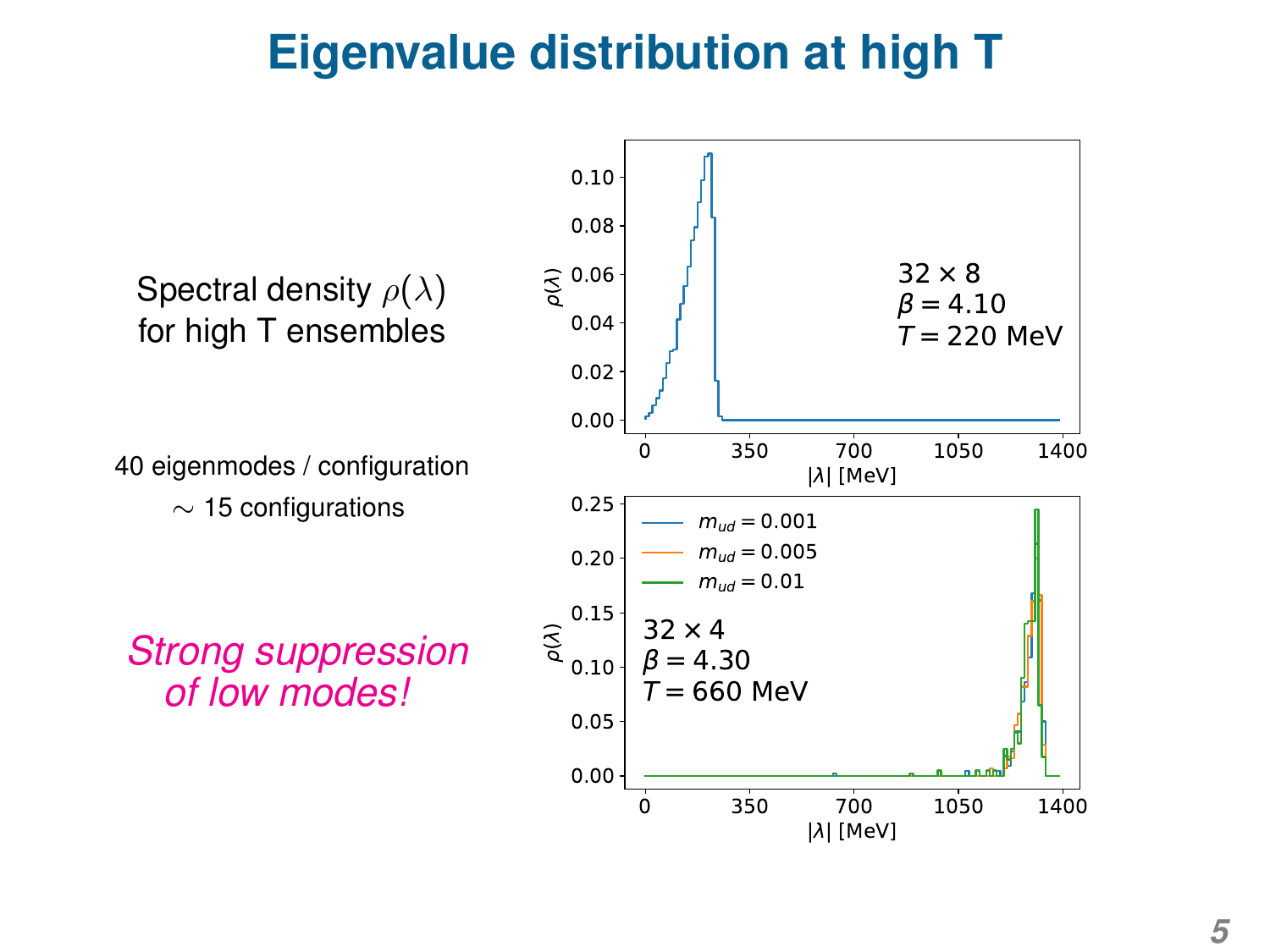#### **Operators and the Dirac algebra**

Measure local isovectors  $\mathcal{O}_{\Gamma}(x) = \overline{q}(x)\Gamma q(x)$ 

Fix direction of propagation (*z-direction*):

$$
C_{\Gamma}(n_z) = \sum_{n_x,n_y,n_t} \langle \mathcal{O}_{\Gamma}(n_x,n_y,n_z,n_t) \mathcal{O}_{\Gamma}(0,0,0,0)^{\dagger} \rangle
$$

Using  $\partial_{\mu}j^{\mu}=\partial_{\mu}j_{5}^{\mu}=0$  the Gamma structures for the Vectors are:

$$
\mathbf{V} = \left( \begin{array}{cc} \gamma_1 & = Vx \\ \gamma_2 & = Vy \\ \gamma_4 & = Vt \end{array} \right) \quad \mathbf{A} = \left( \begin{array}{cc} \gamma_1 \gamma_5 & = Ax \\ \gamma_2 \gamma_5 & = Ay \\ \gamma_4 \gamma_5 & = At \end{array} \right)
$$

$$
\mathbf{T} = \left(\begin{array}{cc}\gamma_1 \gamma_3 &= Tx \\
\gamma_2 \gamma_3 &= Ty \\
\gamma_4 \gamma_3 &= Tt\end{array}\right) \quad \mathbf{X} = \left(\begin{array}{cc}\gamma_1 \gamma_3 \gamma_5 &= \gamma_2 \gamma_4 &= Xx \\
\gamma_2 \gamma_3 \gamma_5 &= \gamma_4 \gamma_1 &= Xy \\
\gamma_4 \gamma_3 \gamma_5 &= \gamma_1 \gamma_2 &= Xt\end{array}\right)
$$

 $\gamma_3$  &  $\gamma_3\gamma_5$  no propagation due to current conservation! + Pion, Scalar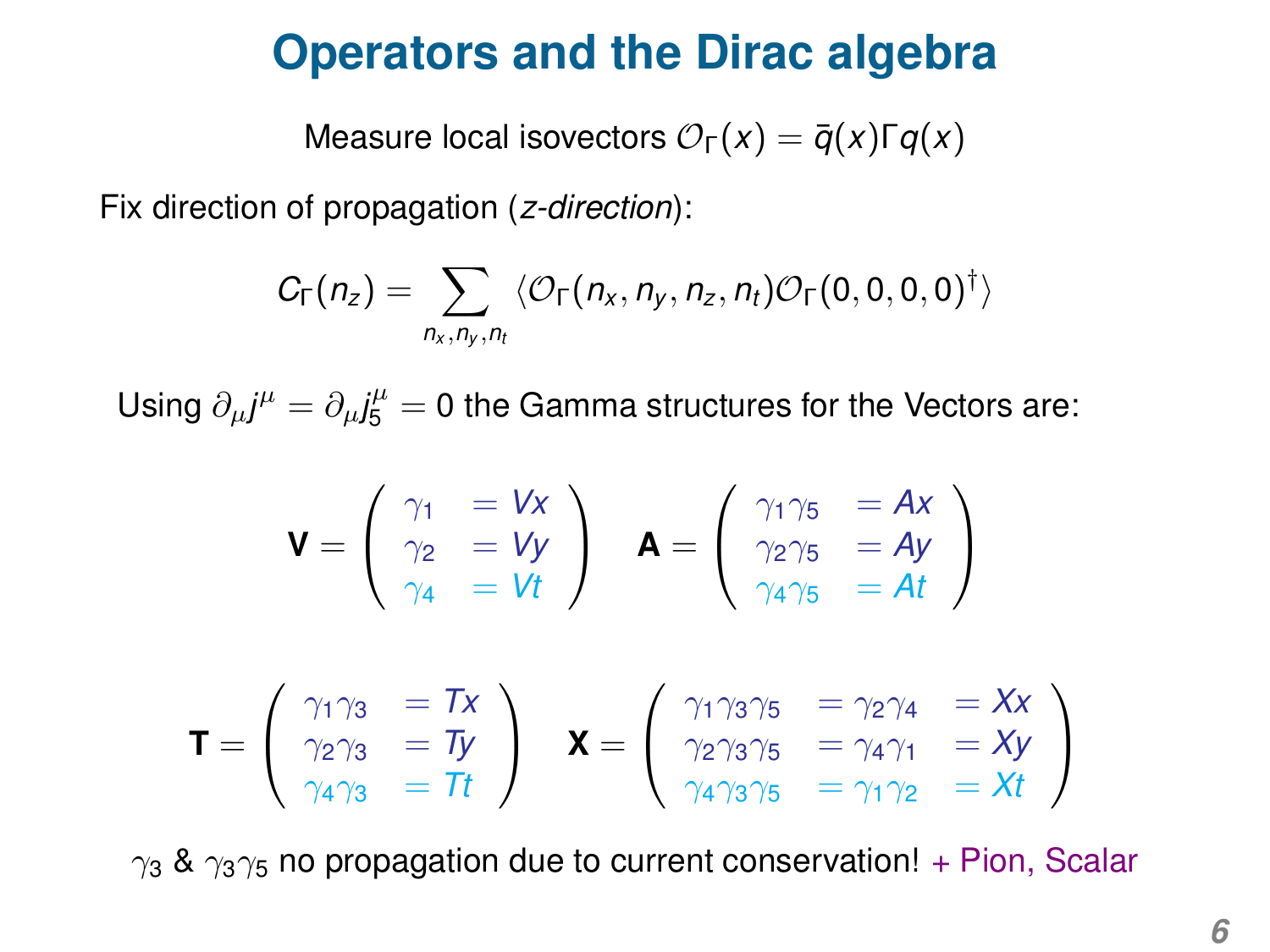#### **What to expect from two-flavor**  $\mathcal{L}_{QCD}$  and  $\chi$ **S?**

Symmetry of massless  $\mathcal{L}$ :  $SU(2)_L \times SU(2)_R \times U(1)_A \times U(1)_V$ 



 $U(1)$ <sub>A</sub> broken by  $\langle \bar{q}q \rangle$  and axial anomaly  $SU(2)_L \times SU(2)_R$  *broken by*  $\langle \bar{q}q \rangle$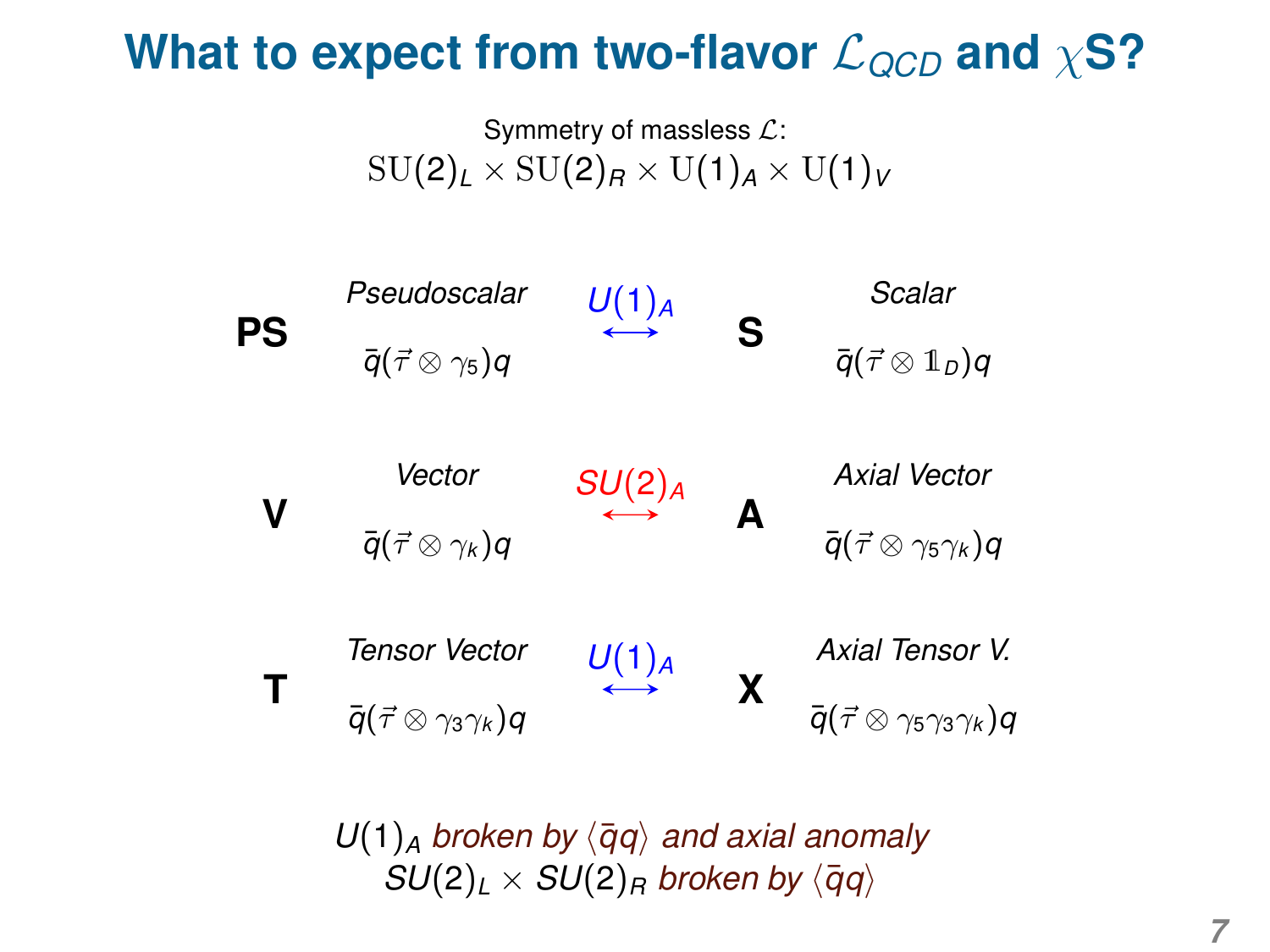**Spatial correlations for**  $T \leq 2T_c$ 

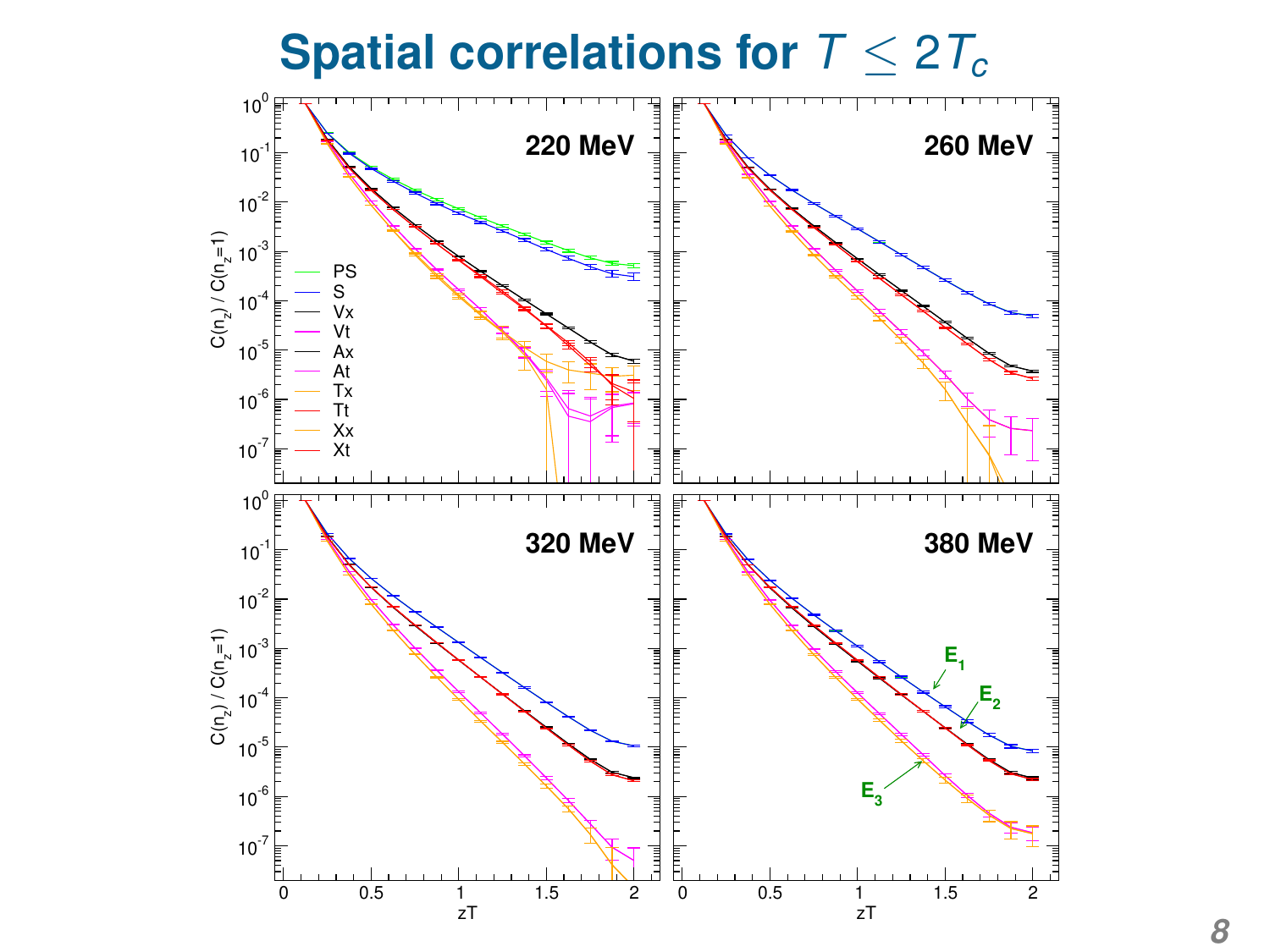**Spatial correlations for** *T* > 2*T<sup>c</sup>*

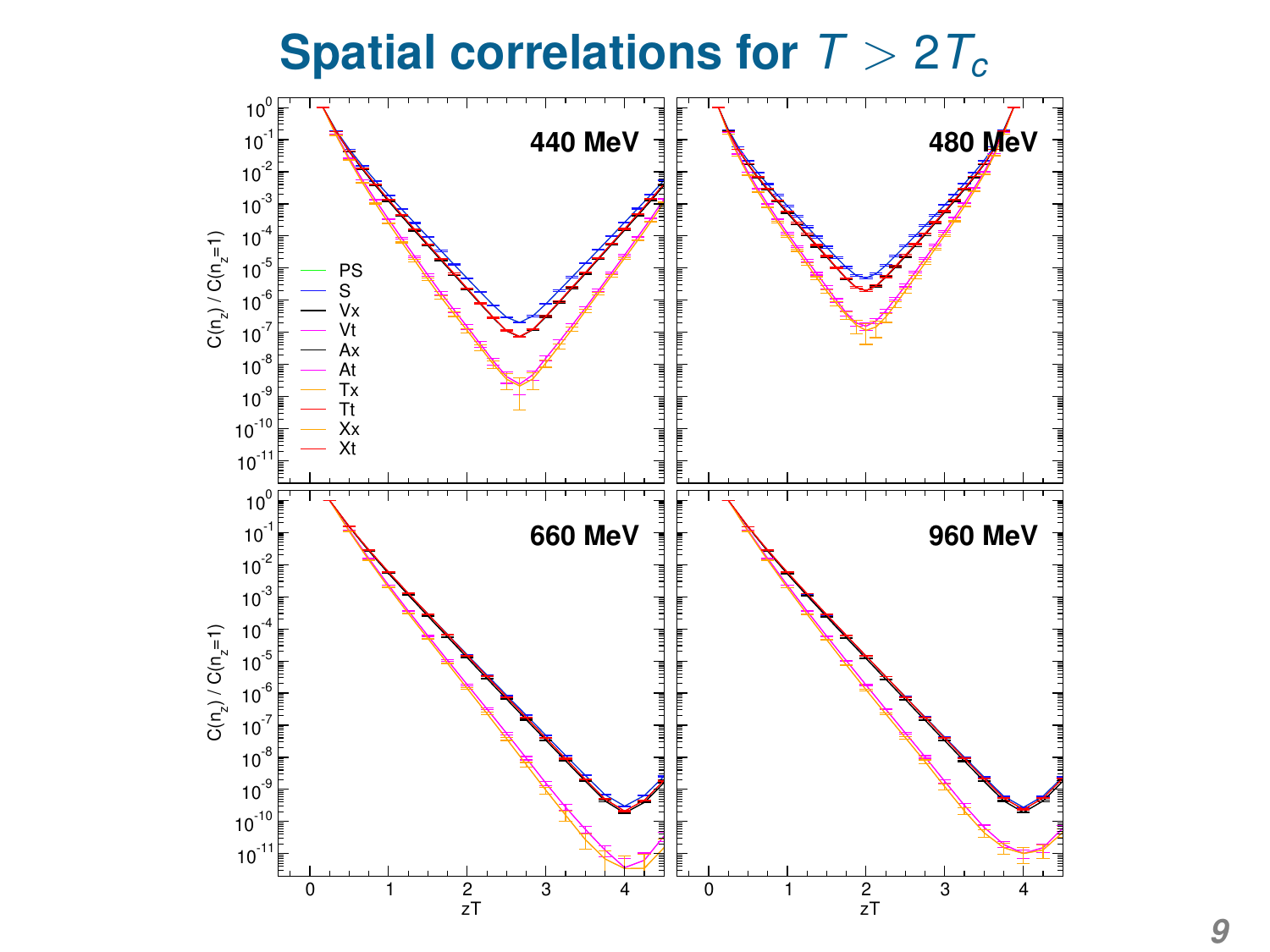#### $E_1$  and  $E_2$  multiplets at 2 $T_c$



free  $(U(x)_\mu = 1)$ , non-interacting quarks: *chiral symmetry*

$$
U(1)_{A}: S \leftrightarrow PS \nSU(2)_{A}: V_{x} \leftrightarrow A_{x} \nU(1)_{A}: T_{t} \leftrightarrow X_{t}
$$

dressed meson correlators: *larger symmetry*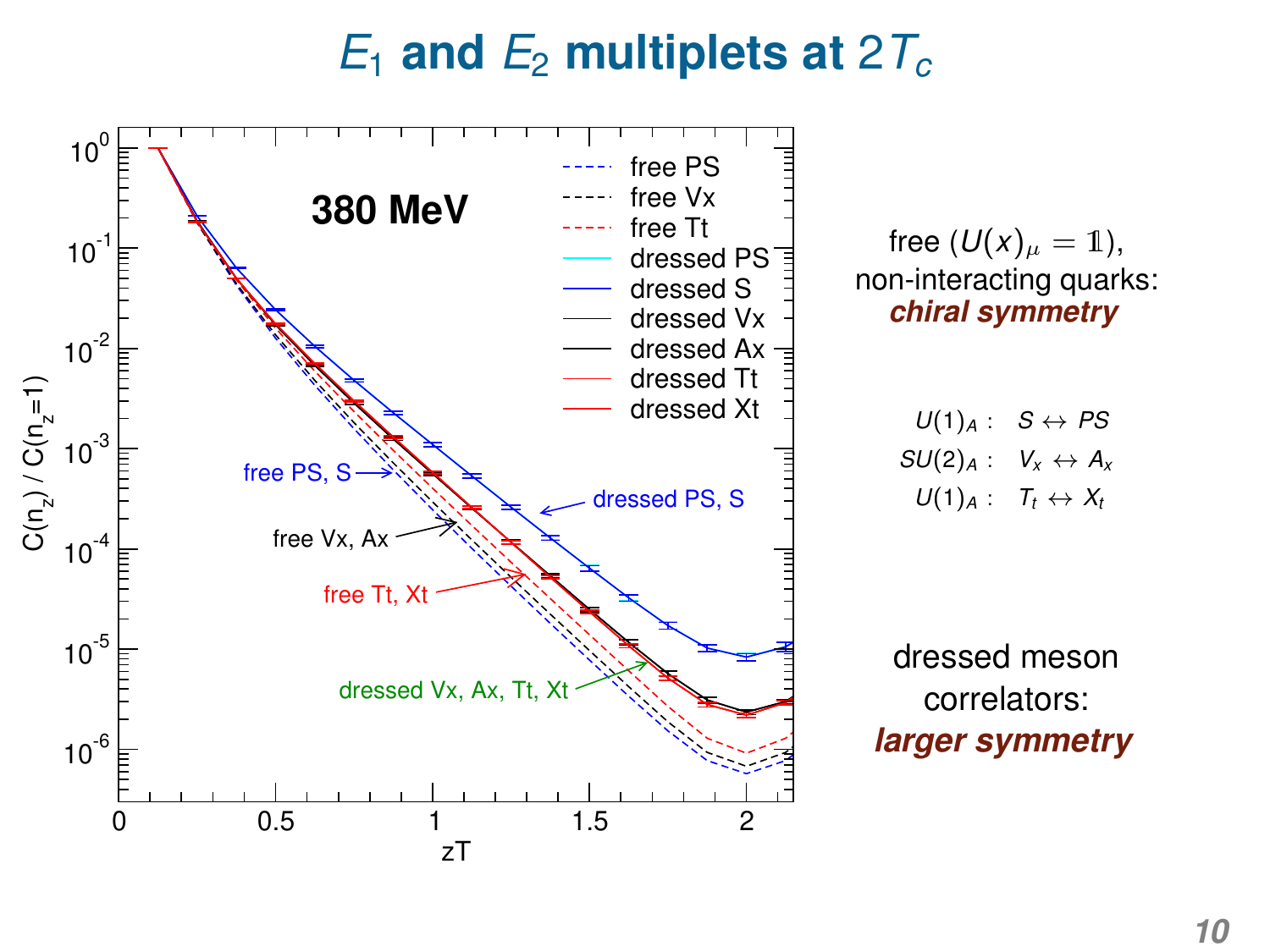## $SU(2)_L \times SU(2)_R$  and  $U(1)_A$  symmetries

- $\bullet$   $\langle \bar{q}q \rangle$  and topological susceptibility\* suggest *'good'* symmetries
- Use ratio of *'connected'* operators as measure



\*previous talk,

JLQCD collab. (K.Suzuku *et al*), EPJ Web Conf. 175 (2018) 07025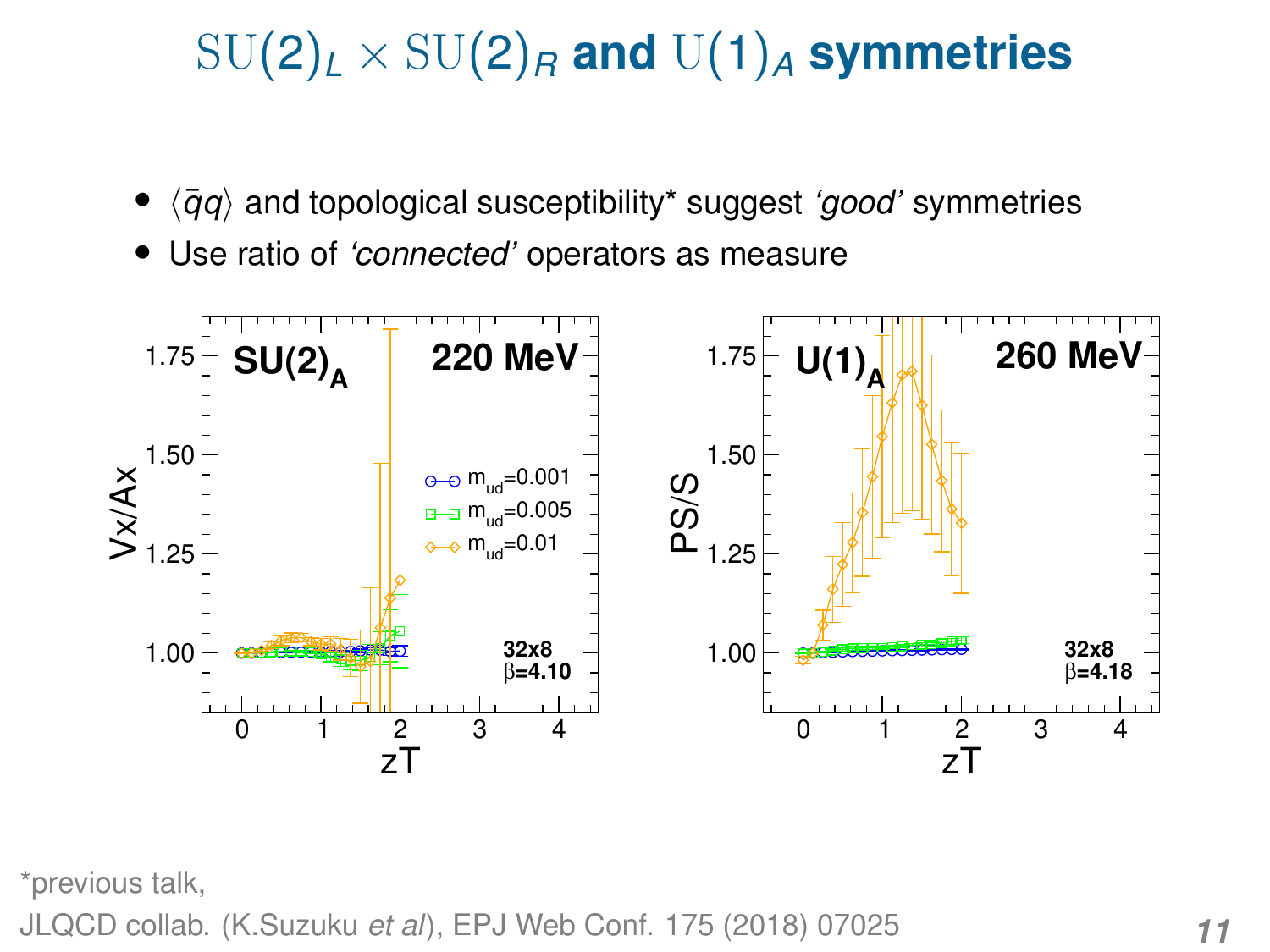#### *SU*(2)*CS* **chiral spin and** *SU*(4) **symmetries**

$$
\Psi \xrightarrow{SU(2)_{CS}} e^{j\vec{\Sigma}\vec{\theta}/2} \Psi \qquad \vec{\Sigma} = \{\gamma_k, -i\gamma_5\gamma_k, \gamma_5\}
$$
\n
$$
\diamond \text{ Physical interpretation:} \begin{pmatrix} u_L \\ u_R \\ d_L \\ d_R \end{pmatrix} \qquad \text{all components of}
$$

for spatial *z*−correlators generated by representations:

$$
R_1: \qquad \{ \gamma_1, -i\gamma_5\gamma_1, \gamma_5 \} \qquad \Rightarrow \qquad A_y \leftrightarrow T_t \leftrightarrow X_t
$$
  

$$
R_2: \qquad \{ \gamma_2, -i\gamma_5\gamma_2, \gamma_5 \} \qquad \Rightarrow \qquad A_x \leftrightarrow T_t \leftrightarrow X_t
$$

 $\Diamond$  Minimal group containing  $SU(2)_{CS}$  and  $\chi$ S is  $SU(4)$ :

$$
V_x \leftrightarrow T_t \leftrightarrow X_t \leftrightarrow A_x
$$
  
\n
$$
V_y \leftrightarrow T_t \leftrightarrow X_t \leftrightarrow A_y
$$
  
\n
$$
V_t \leftrightarrow T_x \leftrightarrow X_x \leftrightarrow A_t
$$
  
\n
$$
V_t \leftrightarrow T_y \leftrightarrow X_y \leftrightarrow A_t
$$
  
\n
$$
\Big\} E_3
$$

L.Glozman, Eur.Phys.J. A51 (2015) no.3, 27 L.Glozman and M.Pak, Phys.Rev. D92 (2015) no.1, 016001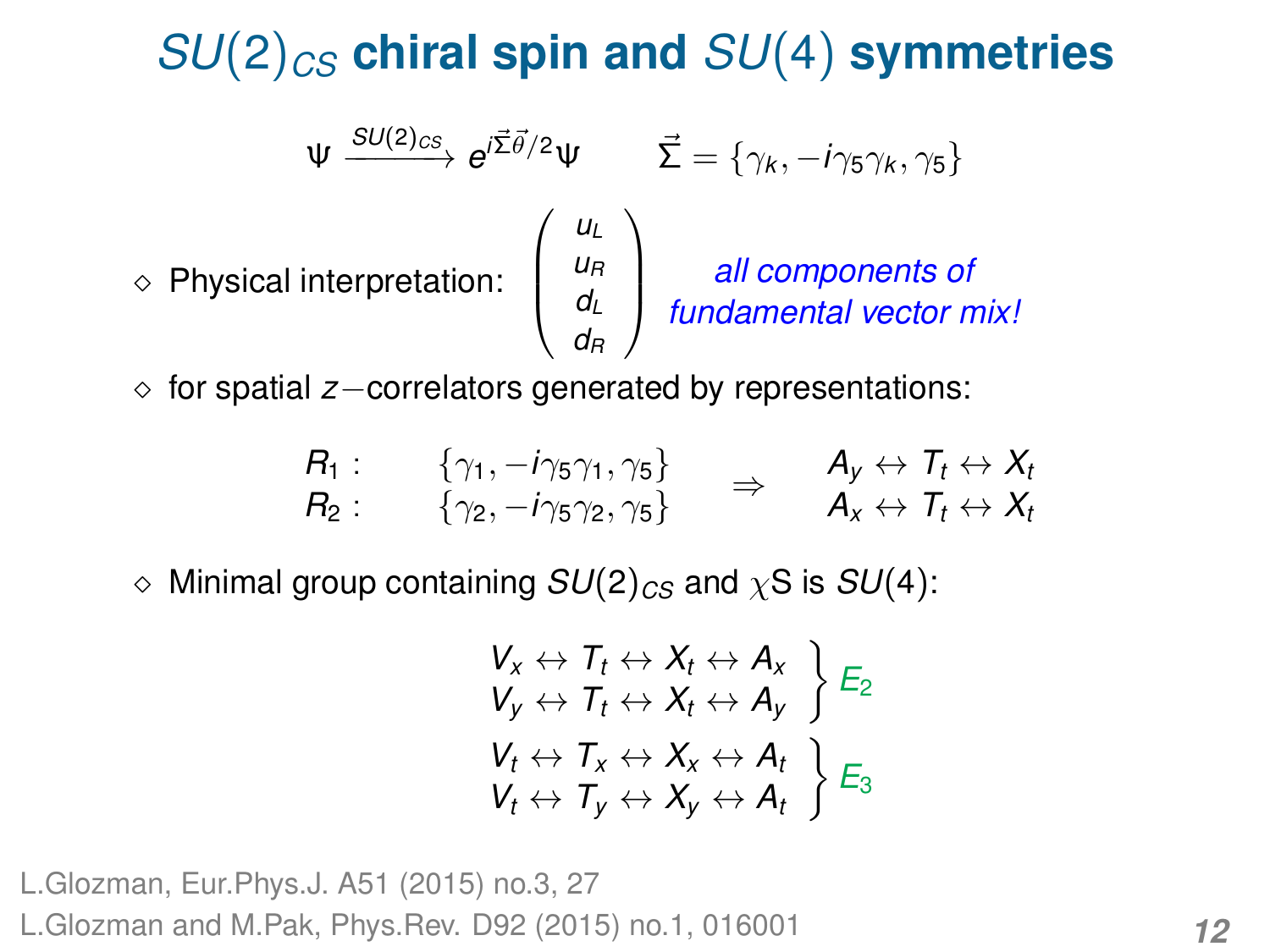### **Symmetries of the Lagrangian**

$$
\Psi \xrightarrow{SU(2)_{CS}} e^{i\vec{\Sigma}\vec{\theta}/2} \Psi \qquad \vec{\Sigma} = \{\gamma_k, -i\gamma_5\gamma_k, \gamma_5\}
$$

Covariant derivative:  $D_{\mu} = \partial_{\mu} - igA_{\mu}$ 

Massless (fermionic) Lagrangian:





- Kinetic term breaks  $SU(2)_{CS}$
- *'Magnetic' term breaks*  $SU(2)_{CS}$
- **'Electric'** term is  $SU(2)_{CS}$  symmetric

 $A_x$  *and*  $T_t$  *mix under* SU(2)<sub>*CS*</sub> *Use ratio to measure breaking!*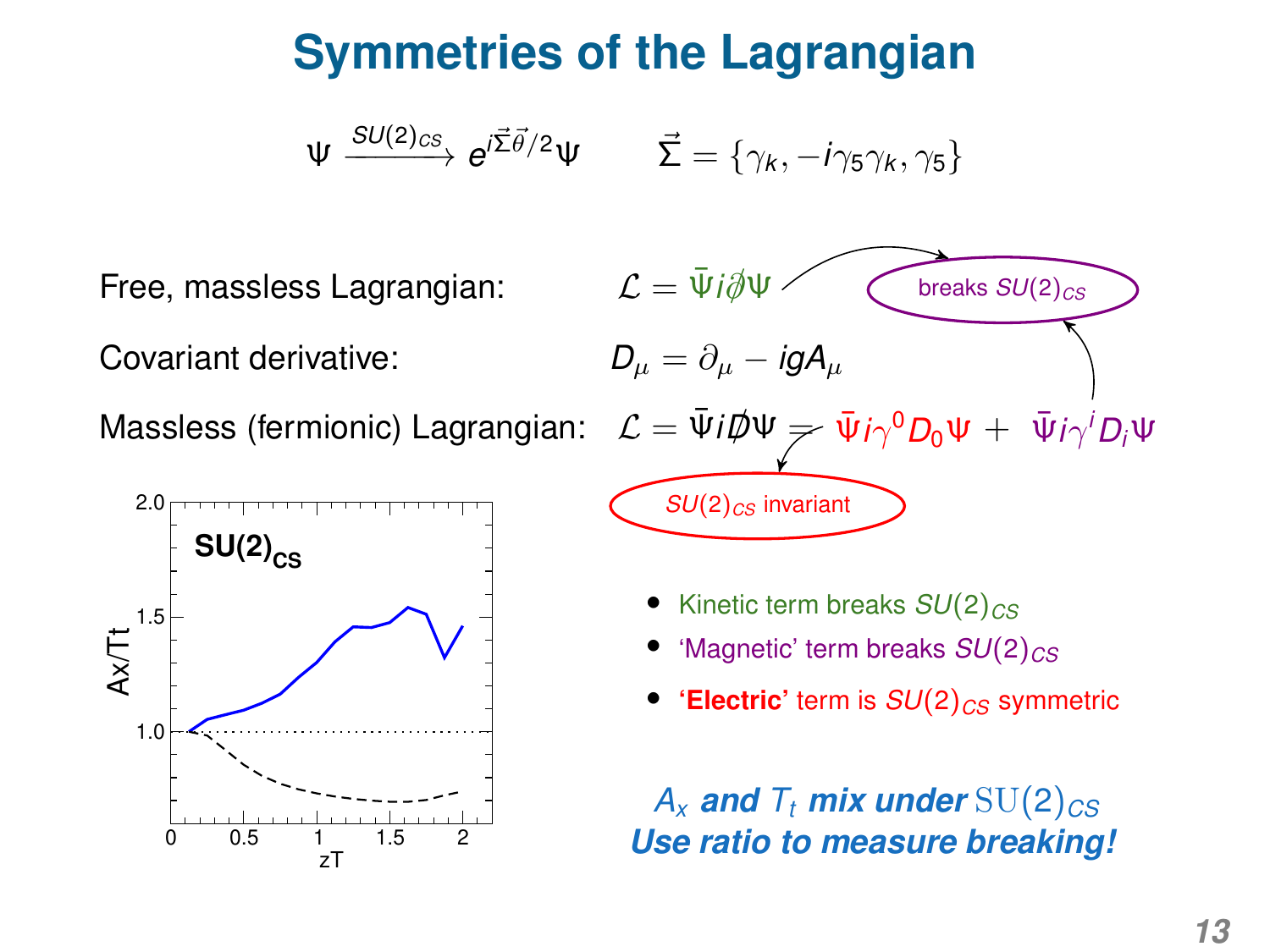

 $A_{x}/T_{t}$  *ratio measures*  $SU(2)_{CS}$  *breaking* 14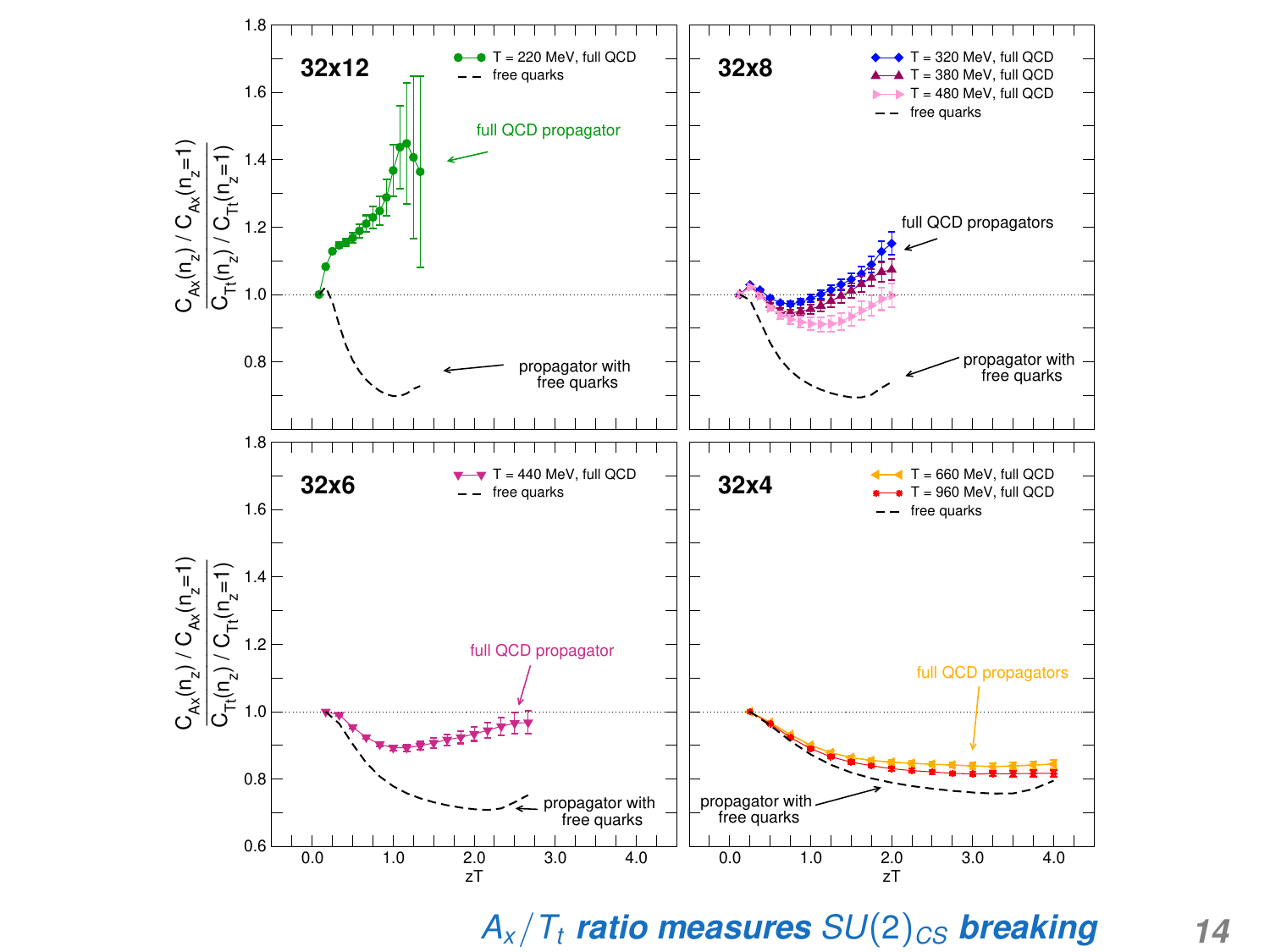#### **The phase diagram & chemical potential**

$$
S = \int_0^\beta \int d^3 x \ \ \bar{\Psi} [\gamma_\mu D_\mu + \mu \gamma_4] \Psi
$$